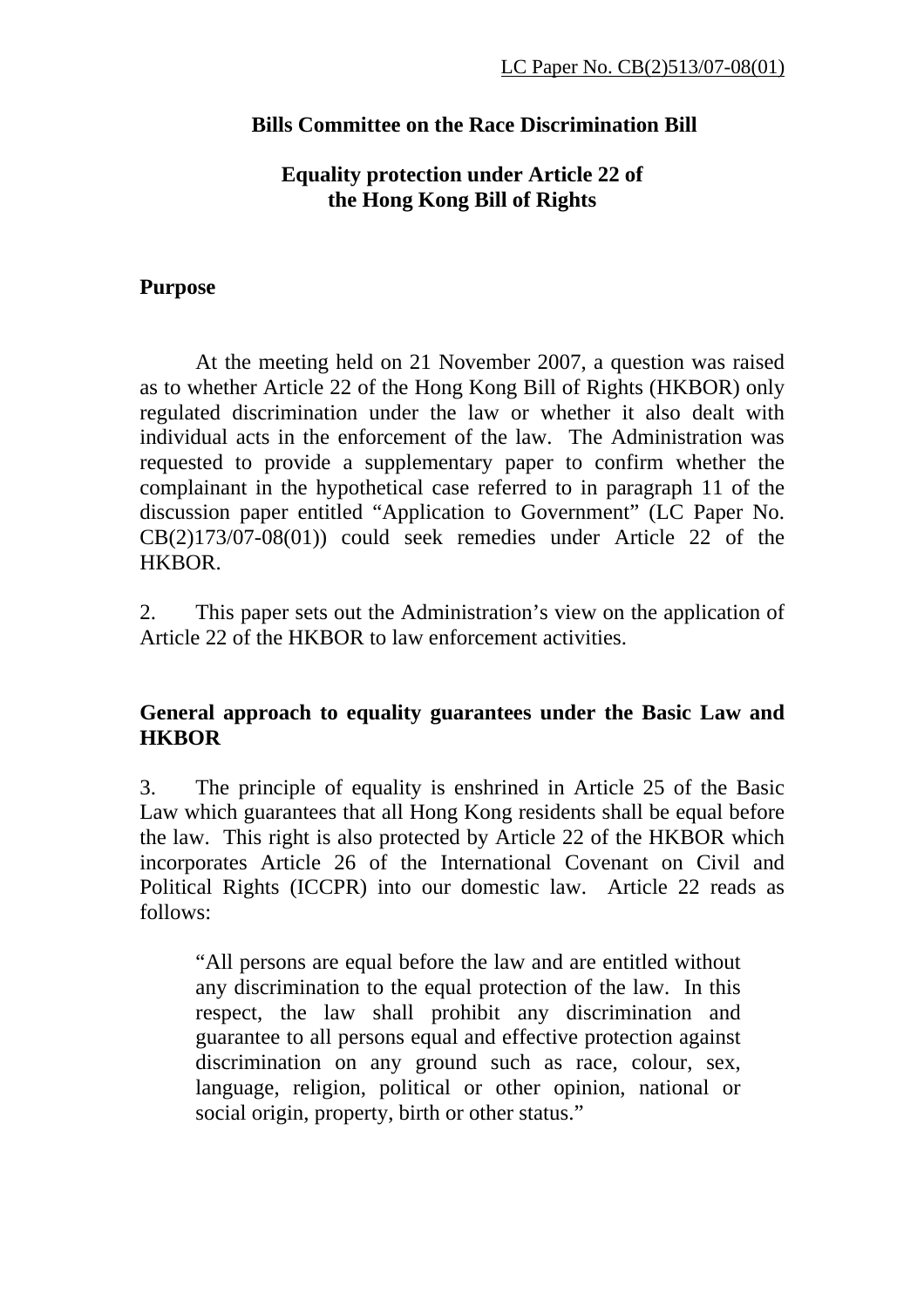4. As referred to by Hartmann J in *Equal Opportunities Commission v Director of Education* [2001] 2 HKLRD 690, the guarantees under Article 25 of the Basic Law and Article 22 of the HKBOR "call for a generous and purposive interpretation by our courts". This is to ensure that each person, adult or child, Chinese or non-Chinese, will enjoy the full measures of those guarantees.

5. Under the hypothetical case mentioned in paragraph 11 of the discussion paper (LC Paper No. CB(2)173/07-08(01)), an ethnically Indian driver believed that the police officer committed racial discrimination because he observed that he received a speeding ticket but the police officer let the other two drivers (who are of different ethnic groups) leave the scene with just a verbal warning. In determining whether the ethnically Indian driver concerned would have a claim under the HKBOR, the court would probably adopt a generous and purposive interpretation to ensure that ethnic minorities enjoy the full protection of the right to equality.

# **Nature of protection in Article 22 of HKBOR**

6. Article 22 of the HKBOR provides in itself an autonomous right to equality. In the opinion of the United Nations Human Rights Committee, the treaty monitoring body of the ICCPR, Article 26 of the ICCPR prohibits discrimination in law or in fact in any field regulated and protected by public authorities. The article is concerned with obligations imposed on the Government in regard to its legislation and the application thereof. When a law is passed, it must comply with the requirement of Article 26 that its content should not be discriminatory.

7. The jurisprudence on Article 26 of the ICCPR suggests that it guarantees both **equality in substance** and **equality in enforcement**. Equality in substance means that the substance of laws should not contain any arbitrary provisions and that the legislature should not enact arbitrary discriminatory laws.

8. Equality in enforcement means that the laws should be enforced without arbitrary discrimination. The principle of equality will be violated where a law is arbitrarily applied, and where like fact patterns lead to different legal consequences for manifestly unobjective motives such as race, colour or descent.